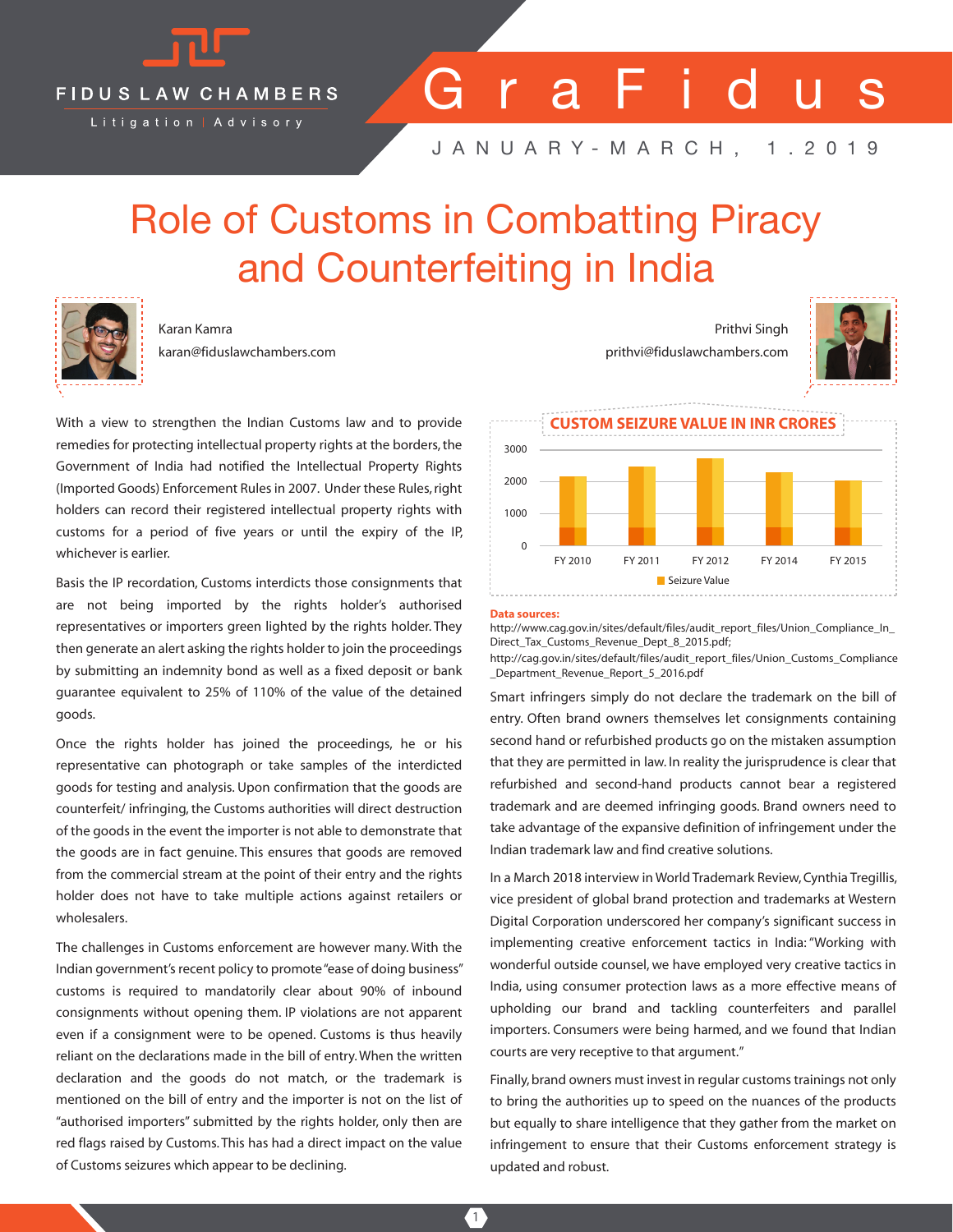## Doctrine of Bad Faith in Trade Mark Law



Saurabh Nandrekar saurabh@fiduslawchambers.com

The doctrine of bad faith is rooted in the common law principle - no man shall reap that which he has not sown. In the Trade Marks Act, 1999 (the Act), bad faith is an ex officio ground for refusal of a mark. The Act also places a duty on the Registrar to take into consideration a party's bad faith in contentious trade mark proceedings. Bad faith can also be a successful rebuttal to a defense of acquiescence. In a cancellation action, registrant's bad faith can be the sole ground for removal of a registered mark. Even in comparative advertising, a mark is considered to be infringed by a competitor's advertisement if such an advertisement is contrary to honest practices in commercial matters. Here too, bad faith is a decisive factor. The Paris Convention stipulates that no time limit be fixed for cancellation or the prohibition of use of a mark if it has been registered or used in bad faith. Under the Uniform Domain Name Dispute Resolution Policy, bad faith is an essential element to be proved by the complainant. So what exactly does 'bad faith' mean and how does one prove it?

The Act does not define the term 'bad faith'. Bad faith isn't specifically defined either in the Paris convention or under the TRIPS Agreement. Indian jurisprudence is fairly clear that the term "bad faith" does not simply mean bad judgment, but the conscious doing of a wrong with a dishonest purpose. Bad faith contemplates a dishonest state of mind and intention. Bad judgement or negligence is not bad faith which imports a dishonest purpose. Therefore, 'innocent' misunderstanding or ignorance of the law or facts or even lack of genuine use of the mark is not in itself definitive of bad faith.

The Act having not defined 'bad faith' has left it to the courts to decide in a particular case what amounts to bad faith. The essential requirement for finding bad faith of a party is that it knew of the right holder's interests/ rights in its mark which is identical/similar to the party's mark. Such knowledge can be actual or circumstantial. Next, it needs to be shown that the party's conduct in applying/using the mark is inconsistent with norms of reasonable, honest, and fair commercial behaviour. Presenting affirmative answers to the below non-exhaustive list of questions can establish this.

i. whether the mark was applied primarily to appropriate a trademark well known in other jurisdictions or to disrupt the business of a competitor;

ii. whether the mark was applied primarily to sell, license, or otherwise transfer the registration to the right holder or his competitor;

iii. whether the mark was applied primarily to obtain a defensive registration;

iv. whether the party has a legitimate interest in the mark;

v. whether the party applied for the mark with the intention of creating confusion as to the source, sponsorship, affiliation, or endorsement vis-à-vis its products/ services;

vi. whether the party knowingly made false statements in its application;

vii. whether the party is a habitual infringer or has a pattern of applying for mark without legitimacy;

In asserting that a mark is applied/used in bad faith, the onus rests on the assertor. However, this does not preclude the insertion of rebuttable presumptions. Proof of existing bad faith can be difficult if the party acting in bad faith denies any knowledge of a prior mark, or can be more difficult if the mark (applied in bad faith) is only similar but not identical. In such cases, the distinctiveness of the mark becomes important. A dishonest applicant can offer little justification for applying or using a mark identical to the right holder when its mark is a coined or arbitrary mark.

## Expert Evidence through Hot Tubbing



Sudarshana Bandopadhyay sudarshana@fiduslawchambers.com

The last few decades have seen considerable rise in patent infringement litigation in India. As Indian civil judges hear IP (and in particular patent) disputes along with other regular civil or commercial matters, the requirement of an expert witness to assist the judge in his/ her understanding of a complex technical subject matter often becomes inevitable. The first time an expert was used in a litigation matter can be traced back to 1782, when an English court accepted evidence from a leading civil engineer, in a matter relating to the silting-up of Wells harbour in Norfolk.

Patented inventions often involve complex scientific subject matter blending principles of science and technological innovation. To analyse such patents, judges sometimes rely on subject matter experts as amicus curiae before delivering a judgement, to present a neutral point-of-view or "breakdown" complex scientific ideas for easier comprehension. Parties in a matter can bring in their own experts who can be then cross-examined under oath.

A patent remains valid only for a limited period which makes it more important to protect it from infringement. The idea of concurrent evidence sessions can therefore be a valuable addition to trial procedure in India significantly cutting down lengthy sequential depositions. In contemporary times, the use of expert testimony has increased dramatically, both in terms of frequency and in its complexity, especially in specialised litigation such as patent disputes.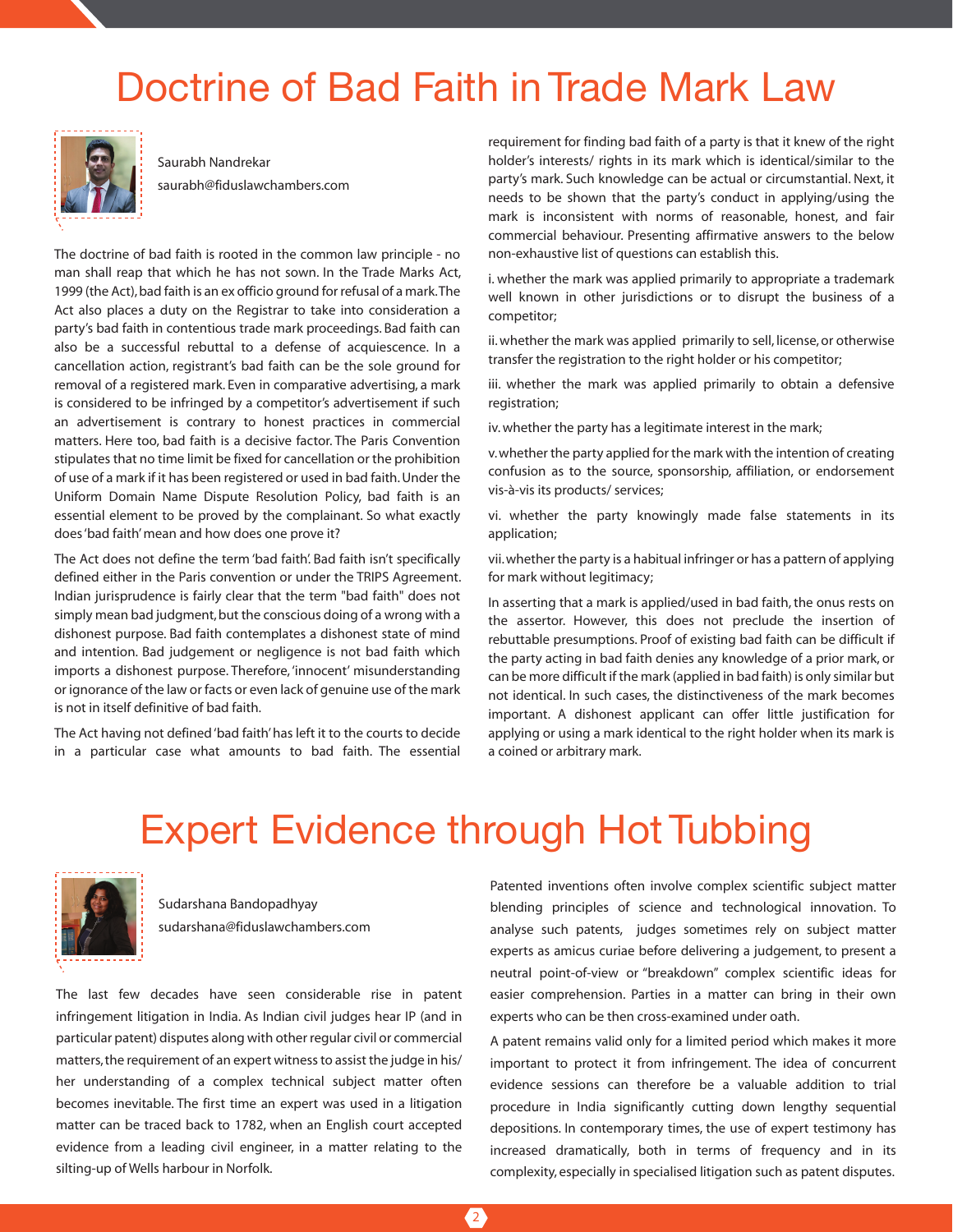Traditionally when expert evidence is tendered in contested proceedings, considerable court time is absorbed as each expert is cross-examined in turn and issues become submerged in a maze of detail. The court does not have the opportunity to assess the competing opinions given since the experts instead of assisting the courts are more concerned about justifying their views from being discredited.

In such a scenario, 'the Hot-tubbing' of experts or 'Concurrent Evidence' offers the necessary solution for making the recording of expert evidence a simpler more satisfactory experience for all parties involved. 'Hot-tubbing' is a technique in which expert witnesses give evidence simultaneously in each other's presence and in front of the judge or an arbitrator, who puts the same question to each expert, effectively acting as 'chair' of a debate between the experts. It is a co-operative endeavour to identify key issues of a dispute and where possible evolve a common resolution for all of them. However, where resolution of issues is not possible, a structured discussion, with the Judge as chairperson, allows the experts to give their opinions without the constraints of the adversarial process and in a forum, which enables them to respond directly to each other. The Judge is thereby not confined to the opinion of only one expert but has the benefit of multiple experts who are rigorously examined in public.

By a November 2018 amendment, the Delhi High Court (Original Side) Rules, 2018 now permits introduction of expert evidence through the hot tubbing method. There is no case which utilises the method till date and its relative success still remains to be assessed.

# Should Celebrities be Responsible/ Liable for the Products they Endorse?



Shreya Ganguly shreya@fiduslawchambers.com

Consumer buying behaviour in the present day is increasingly influenced by drivers that are "brands plus", key among which is influencer/ celebrity endorsement and the surrounding peer pressure and aspiration. Hosts of brands use prominent faces to endorse their products and services in a manner that resembles a famous person letting a consumer in on a 'beauty secret', for example, rather than the traditional format of celebrities role-playing as regular people in an ad film. Through such endorsements, the brands attach themselves to the fanbase and the equity associated with the celebrity's name.

The relationship between the endorser and the brand is governed by the endorsement contract executed between the two parties. In most cases, these contracts indemnify the celebrities of any liability incurred with respect to such advertisements. Hence, irrespective of the kind or quality of products, celebrities are seen endorsing wide-ranging products making claims of superior characteristics of the products. The veracity of such claims is generally irrelevant and the endorsers unknowingly end up making claims or statements as suggested by the manufacturers. The fact that the endorsers may not have used the product as claimed in the advertisement is immaterial.

The advertising laws and regulations in India are restricted to the content of advertisements and while they proscribe liability on brands for misleading advertising, there is currently no liability for the endorser.

There has been a recent furore over celebrity endorsement in India when the promoters of real estate brands endorsed by popular actors and sportspersons were found guilty of embezzlement of funds and again when health and safety concerns were raised over certain packaged foods endorsed by celebrities. In response to public and political pressure, the Advertising Standards Council of India, a voluntary organization sponsored by advertising firms within the

Indian industry (comprising advertisers, media, advertising agencies and other professional/ ancillary services connected with advertising) has laid down a set of best practices which address pre-emptive measures that should be made by endorsers before signing an endorsement contract:

▶ Celebrities are expected to endorse products that must reflect their genuine opinion of the product and must be based upon adequate information about or experience they have received with respect to the product or service being advertised.

► Celebrities are expected to perform reasonable due diligence to ensure that all description, claims and comparisons made in the advertisements are ascertainable and not misleading or deceptive.

► Celebrities should not participate in any advertisements for products which, by law, require a health warning in their advertising or packaging. Therefore, most cigarettes and alcohol brands opt for surrogate advertising to create consumer recall of the brand in the guise of another product.

The government, in turn, has tabled the new Consumer Protection Bill, 2018 under which celebrities/ public figures will be liable to pay heavy penalties for their association with a misleading 'advertisement' and not just for making misleading endorsements of their own accord. This puts a significant onus for due diligence on an actor in an advertisement who happens to be a celebrity or public figure. Drawing from the principles laid down by the US Federal Trade Commission, the liability framework ought to have considered that the due diligence threshold for the endorser is discharged insofar as the endorsement reflects the honest opinions, findings, beliefs, or experience of the endorser. Another guideline which may be considered is that the endorser must be a bona fide user of the product that they are endorsing in an advertisement.

Given that the threshold is significantly higher and a mere indemnity clause is a contract will no longer act as a safeguard for the celebrity endorser, commercial and advertising lawyers need to recalibrate their contracts in instances where an advertising campaign is slated to cover India in its geographical reach.